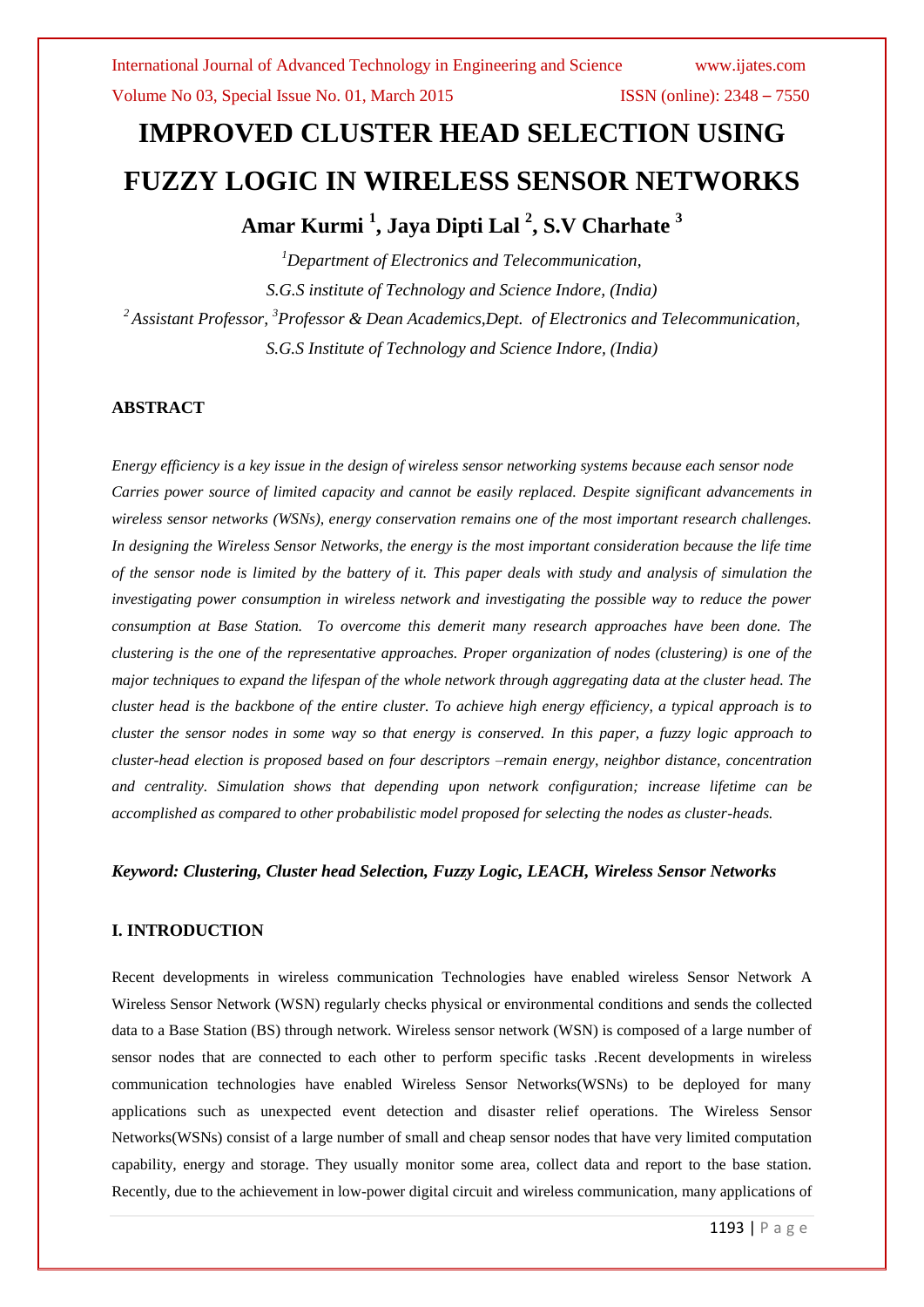#### Volume No 03, Special Issue No. 01, March 2015 ISSN (online): 2348 – 7550

the WSNs are developed and already it is used in military object, habitat monitoring and object tracking[1][3]. Moreover, the WSN is one of the most important research areas to provide context aware services in the ubiquitous computing environment[8].There are various challenges in wireless sensor networks because its special features. The most challenging aspect of such networks is they are energy resource-constrained and that energy cannot be replenished. This limitation makes it essential for developed protocol to improve the performance of such networks by conserving energy and consequently increasing the network's lifetime. Designing the WSNs is very difficult because the sensor nodes have limited computation capability, limited power and small memory size[7]. To overcome energy waste energy in a WSN, as surveyed in[4] many experiments proved that cluster-based WSN routing protocols excel network topology management and energy minimization. In fact, clustering methods by aggregating data into single paths is increasing the efficiency of required energy and also accuracy of communication. In these factors ,the energy consumption is the most important one because the battery is not changeable if once the sensor nodes are deployed. The energy is also the major consideration in designing the routing of the WSNs.

There are diverse applications of intelligent techniques in wireless networks [4].**In this paper,**We use a fuzzy system with appropriate inputs to overcome the weakness of LEACH. Fuzzy logic control is capable of making real time decisions, even with incomplete information. Conventional control systems rely on an accurate representation of the environment, which generally does not exist in reality. Fuzzy logic systems, which can manipulate the linguistic rules in a natural way, are hence suitable in this respect. Moreover it can be used for context by blending different parameters - rules combined together to produce the suitable result. a fuzzy logic approach to cluster-head election is proposed based on **four** descriptors The inputs that we consider in the fuzzy system are: **neighbors distance, centrality, energy remaining,** *and concentration .*

These parameters are not so closely related and can easily work with these heterogeneous parameters by Using fuzzy logic. Also a fuzzy system does not need much computational complexity; consequently it is suitable for WSN. Simulation shows that depending upon network configuration a substantial increase in network lifetime can be accomplished as compared to probabilistically selecting the nodes as cluster-heads using only local information.



### **Figure 1. WSN architecture**

The rest of this paper is organized as follows. In section 3, LEACH will be briefly discussed and one of the cluster head election mechanisms that use the fuzzy logic will be introduced. In section 4, we define the base model of WSNs .In section 5, the proposed Fuzzy based cluster head election mechanism will be introduced. In section 8, we evaluate our mechanism compared with LEACH by simulation. Finally, in section 9, we will summarize our paper and discuss about future research.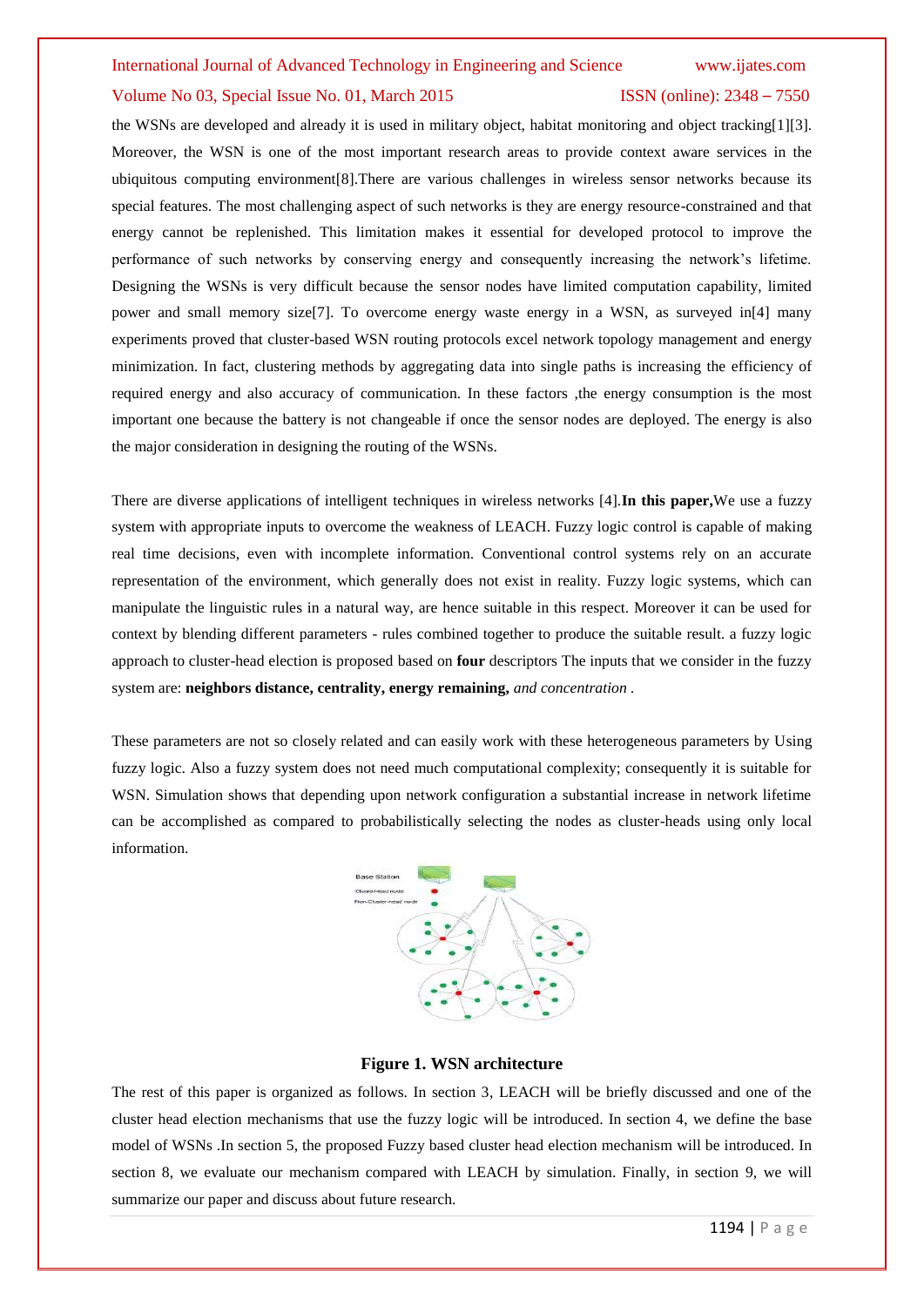### **II. RELATED WORK**

In this section some of the recent clustering approaches are explained. A typical WSN architecture is shown in Figure 1.The nodes send data to the respective cluster-heads, which in turn compresses the aggregated data and transmits it to the base station.

For a WSN we make the following assumptions:

- The base station is located far from the sensor nodes and is immobile.
- All nodes in the network are homogeneous and energy constrained.
- Symmetric propagation channel.
- Base station performs the cluster-head election.
- Nodes have location information that they send to the base station with respective energy levels
- Nodes have little or no mobility

#### **III. LEACH**

The first well known protocol developed by Heinzelman et al is LEACH (Low Energy Adaptive Clustering hierarchy with Deterministic Cluster-Head Selection) [1].LEACH [1] is one of the clustering mechanisms to achieve the energy efficiency in the communication between sensor nodes. In each round, sensor nodes elect itself as a cluster head based on probability model .to become a cluster head, each node n chooses a random number between 0 and 1. If the number is less than the threshold  $T(n)$ , the sensor node elects itself as a cluster head and advertises this fact to other nodes around the cluster head. The nodes that receive this message calculate the distance between the cluster head and itself and send a join-message to the closest one of the cluster heads to form a cluster. the node becomes the cluster-head for the current round.

The Threshold is set at:

$$
T(n) = \frac{p}{1 - p \times (r \mod \frac{1}{p})}, \text{ if } n \in G
$$

$$
T(n) = 0 \qquad \text{otherwise} \qquad (1)
$$

Equation (1) defines the  $T(n)$  where p is the requested ratio of the cluster heads in the WSNs and r is the count of current round. The G is the set of sensor nodes that were not elected as a cluster head in last  $1/p$  rounds. According to Equation (1), every sensor node elects its self as a cluster head only once during 1/p rounds. In this way, The energy concentration on cluster heads is distributed.

Several disadvantages are there for selecting the cluster-head using only the local information in the nodes. However, LEACH has some critical points.

- 1. LEACH depends on only the probability model.eachnode probabilistic decides whether or not to become the cluster-head, there might be cases when two cluster-heads are selected in close vicinity of each other increasing the overall energy depleted in the network.
- 2 .Each node has to calculate the threshold and generate the random numbers in each round, consuming CPU cycles.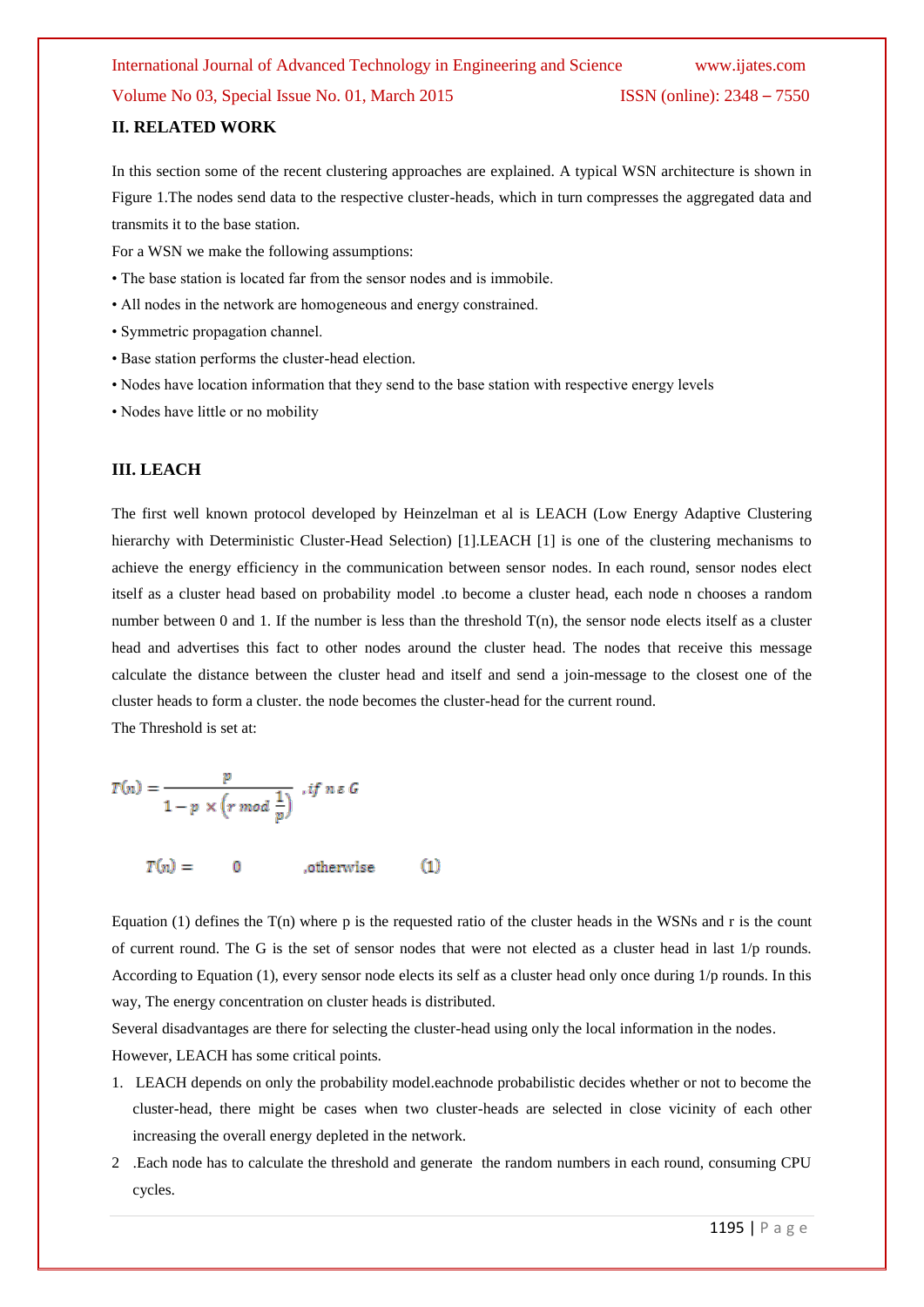#### Volume No 03, Special Issue No. 01, March 2015 ISSN (online): 2348 – 7550

- 3. LEACH does not consider the energy remains of each node so the nodes that have relatively small energy remains can be the cluster heads. This makes the network lifetime be shortened.
- 4. The number of cluster-head nodes generated is not fixed so in some rounds it may be more or less Than the preferred value.
- 5. The cluster head may be located in the edge of the network or in the place where the node density is very low. In this case, Many nodes in that cluster inefficiently consume energy in communicating with the cluster head.
- 6 the distance can be measured based on the wireless radio signal power.
- 7 Once deployed, the nodes dose not move.
- 8 The base station is located in the center of the WSNs.

### **IV. BASIC SYSTEM MODEL**

The basic system model of this paper is depicted in Figure1. Each sensor node sends the sensed data to its cluster head. The cluster head aggregates the collected data and transmits the aggregated information to the base station.

This operation is general in the WSNs. Here are some assumptions for our mechanism.

-The WSNs consist of the homogeneous sensor nodes.

-The distance can be measured based on the wireless Radio signal power.

-Once deployed, the nodes dose not move.

- -All sensor nodes have the same initial energy.
- The base station is located in the outside of the WSNs.

### **V.CLUSTER-HEAD ELECTION USING FUZZY LOGIC#**

From the above defects of LEACH, we can find that an efficient cluster head election mechanism should not depend only on the probability. To achieve high energy efficiency, gathering and calculating other information that could affect the energy consumption may occur heavy overhead. Recently,Gupta [2] proposed that the overhead of cluster head election may be highly reduced by using fuzzy logic. Similarly In our proposed mechanisms four fuzzy variables (remain energy, Neighbor distance, concentration and centrality) were used for fuzzy if-then rule. These variables are defined like follow.

- Remain Energy energy level available in each node
- Concentration number of nodes present in the local distance r vicinity
- Centrality a value which classifies the nodes based the energy concentration on cluster heads is distributed.
- Neighbor distance -the sum of distances between the node and the nodes which is within r distance

In other fuzzy logic mechanisms the base station collects the energy and location information from all sensor nodes and elects the cluster heads using fuzzy if-then rule according to the collected fuzzy variables. They probed that fuzzy logic can prolong the network life time efficiently. However, this mechanism has some demerits.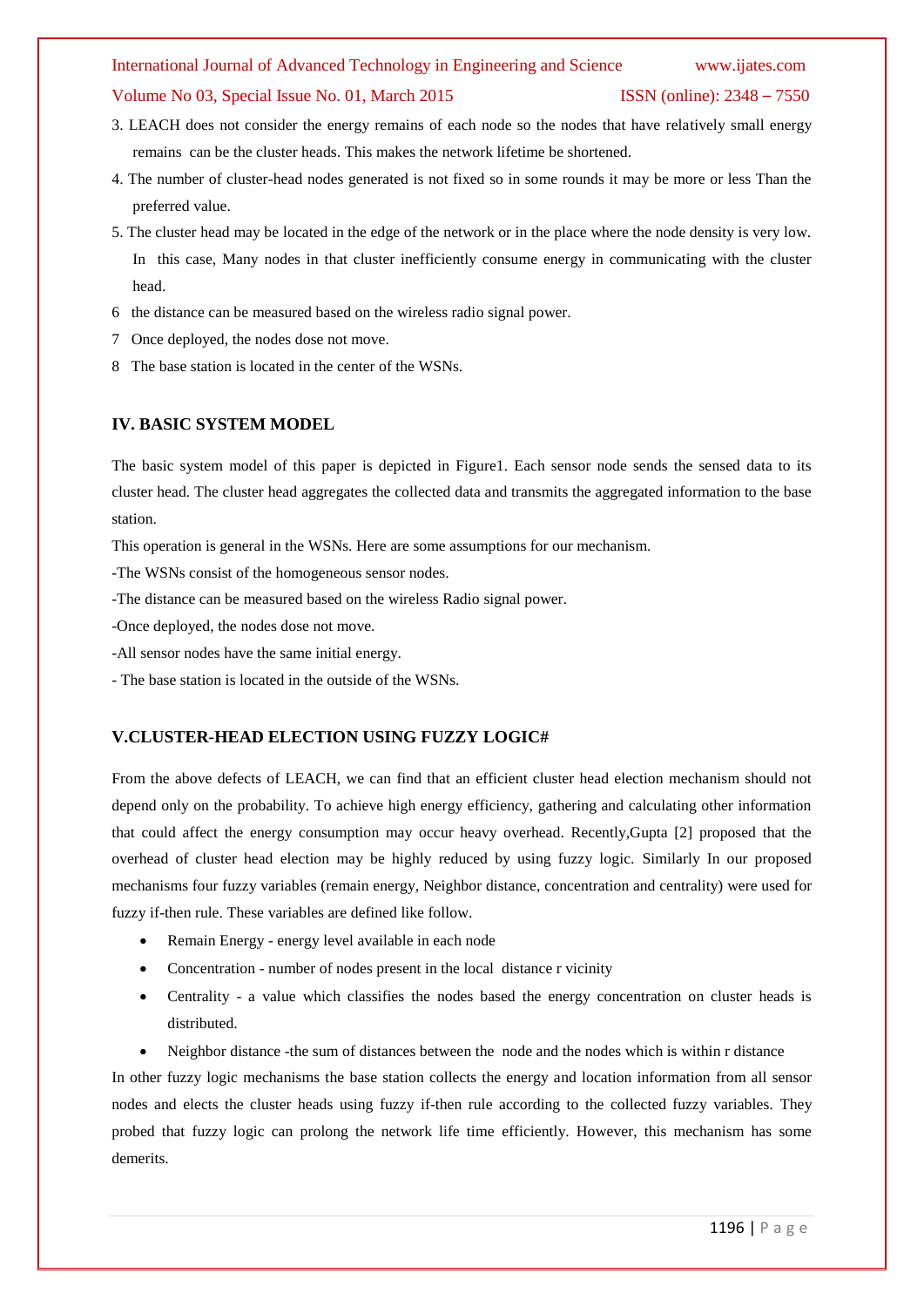This operation may be very complex because The base station has to collect information of all Sensor nodes Which produce more overhead.

### **VI. FUZZY LOGIC CONTROL**

Fuzzy logic (FL)is defined as the logic of human thought, which is much less rigid than the calculations computers generally perform. Fuzzy Logic offers several unique features that make it a particularly good alternative for many control problems. It is inherently robust since it does not require precise, noise-free inputs and can be Programmed to fail safely [11, 12].The model of fuzzy logic control consists of a fuzzifier, fuzzy rules, fuzzy inference engine, and a defuzzifier. We have used the most commonly used fuzzy inference technique called Mamdani Method [G 8] due to its simplicity. The process is performed in four steps:

- Fuzzification of the input variables energy, concentration and centrality taking the crisp inputs from each of these and determining the degree to which these inputs belong to each of the appropriate fuzzy sets.
- Rule evaluation taking the fuzzified inputs, and applying them to the antecedents of the fuzzy rules. It is then applied to the consequent membership function (Table 1).
- Aggregation of the rule outputs the process of Unification of the outputs of all rules.
- Defuzzification the input for the defuzzification process is the aggregate output fuzzy set *chance* and the output is a single crisp number.

The fuzzy system used in the inference engine of the expert system is the Mamdani fuzzy system. The Mamdani fuzzy system is a simple rule-base method which does not require complicated calculations and which can employ the IF…THEN… rules to control systems. Mamdani was the person who used the fuzzy method for the first time to study the process of controlling steam machine. Since then, this method has been in use and has acquired a special status<sup>[7]</sup>. All the rules in the rule-base are processed in a parallel manner by the fuzzy inference engine. Any rule that fires contributes to the final fuzzy solution space. The inference rules govern the manner in which the consequent fuzzy sets are copied to the final fuzzy solution space. Example, techniques are MIN-MAX and fuzzy adaptive method. The defuzzifier performs defuzzification on the fuzzy solution space. That is, it finds a single crisp output value from the solution fuzzy space. Some of common defuzzification techniques are: Center of Area (COA), Center Of Gravity (COG), Extended Center of Area (ECOA), Mean of Maxima (MeOM)and etc. In this paper we use COA method for defuzzification [6].

### **VII. THE PROPOSED MECHANISM**

In this section, we introduce CHEF which uses fuzzy if-then rule to maximize the lifetime of WSNs. this is similar to the [6] but uses the **neighbor cluster head election mechanism** that the base station does not need to collect information from all nodes.

In our opinion a central control algorithm in the base station will produce better cluster-heads since the base station has the global knowledge about the network. Moreover, base stations are many times more powerful than the sensor nodes, having sufficient memory, power and storage. In this approach energy is spent to transmit the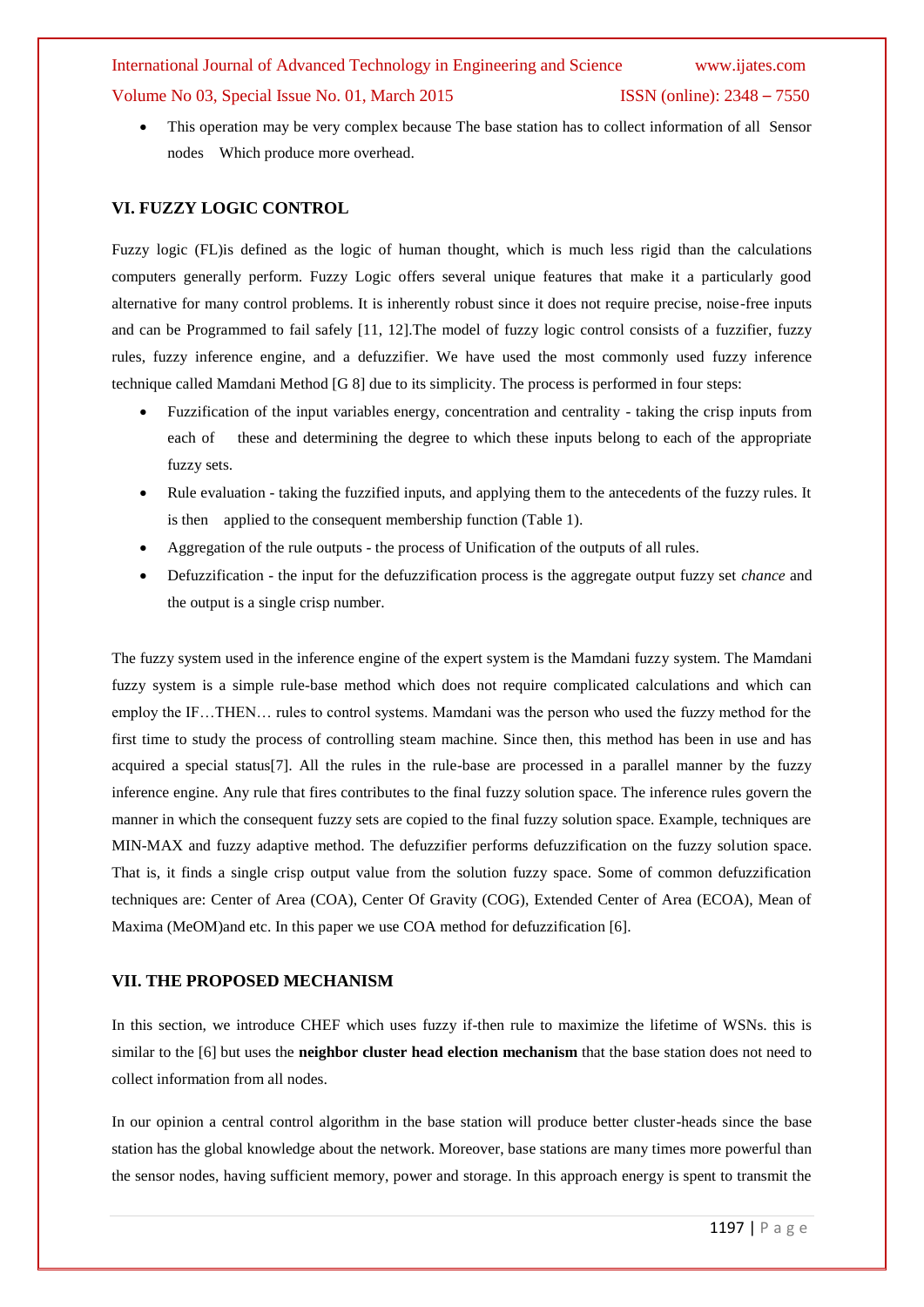location information of all the nodes to the base station (possibly using a GPS receiver).Considering WSNs are meant to be deployed over a geographical area with the main purpose of sensing and gathering information.

The fuzzy system inputs are crisp numbers that converted to the fuzzy values by membership functions. The nodes simply determine these input values. The nodes is aware of Neighboring nodes and their distance, As soon as one sending and receiving data.



**Figure 2. fuzzy Cluster Head Election system F**

Fuzzy System(FIS)calculates a chance using fuzzy if-then rule. The bigger chance means that the node has more chance to be a cluster head. To compute a chance, we will use two fuzzy variables - energy and local **S** distance. Figure 3 and Equation(3) describes how the local distance is calculated. The sensor node A can calculates a chance from the variable energy which is the energy remains of the node A and the variable local distance which is the sum of distances between then node A and the nodes which is within r distance.



**Fig.3 Distances between the node A and other nodes within r**

Local Distance =  $dl + d2 + d3 + d4$  (3)

The r is the average radius of the preferred cluster. Equation(4) shows how we can calculate it. The n is the total number of sensor nodes in the WSNs.

$$
r = \sqrt{\frac{\text{area}}{\pi \times n \times p}} \qquad (4)
$$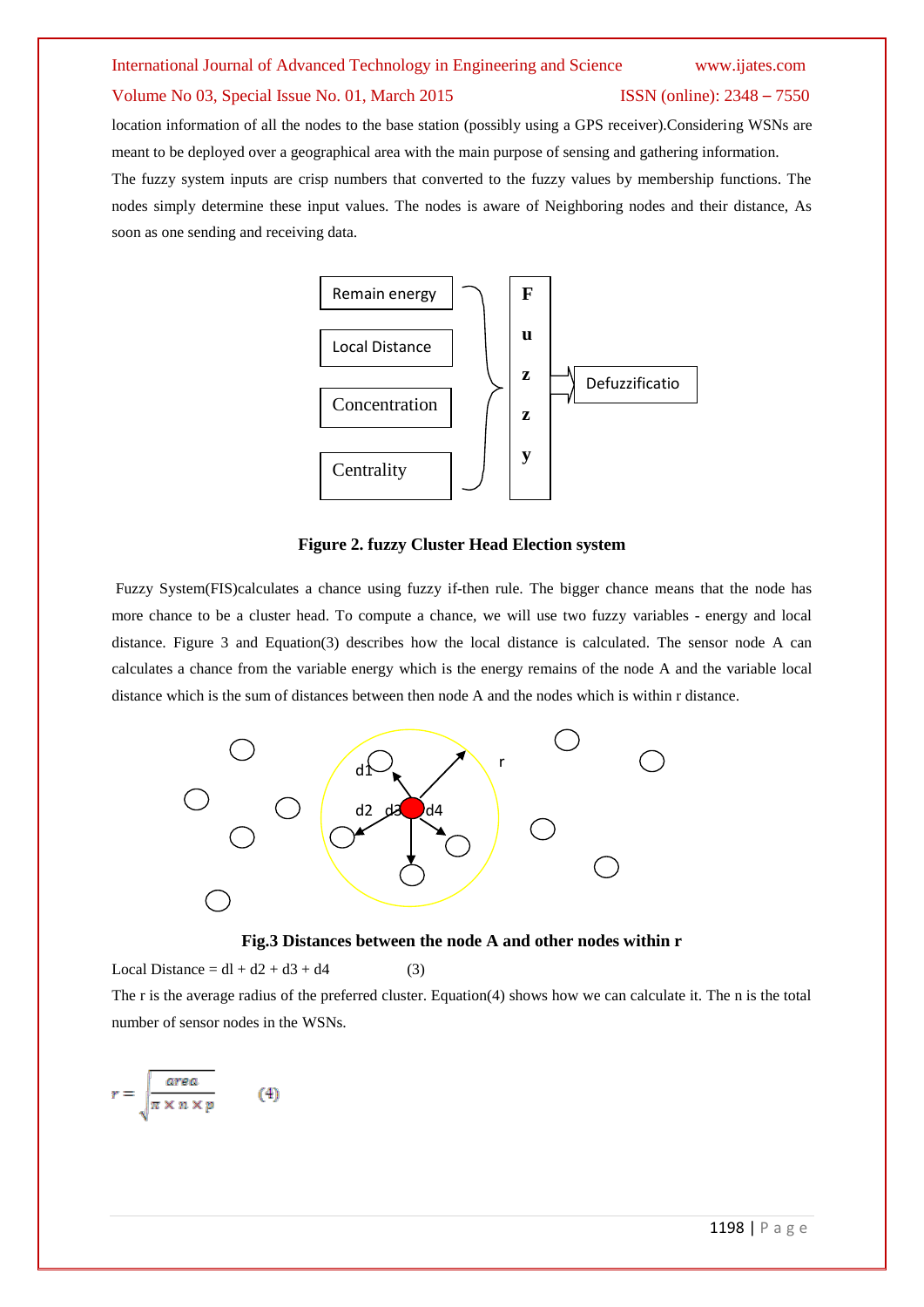#### Volume No 03, Special Issue No. 01, March 2015 **ISSN** (online): 2348 – 7550

Based on the Above fuzzy variables, we can define a fuzzy if-then rule like Table I. The detailed the fuzzy sets of remain energy, local distance, concentration and centrality we obtain chance of selecting a cluster head are described in Figure4.

During defuzzification, it finds the point where a vertical line would slice the aggregate set *chance* into two equal masses. In practice, the COG (Center of Gravity) is calculated and estimated over a sample of points on the aggregate output membership function, using the following formula:

$$
COG = \left(\frac{\sum \mu a(x) * x}{\sum \mu a(x)}\right) \tag{4}
$$

where,  $\mu a(x)$  is the membership function of set A.

#### **7.1 Fuzzy Logic Membership Functions and Rules**

The advantage of fuzzy system is the ability to cope with linguistic uncertainty. Following are main rules used to obtain chance of selecting CH. now we use fuzzy inference method to determine output from inputs..some rules that mamdani method uses them are listed in table I. The fuzzy rule base currently includes rules like the following: if the *energy* is *high* and the neighbor distance is close , *concentration* is *high* and the *centrality* is VHigh then the node's cluster-head election *chance* is *very large*.

| <b>Energy</b> | <b>Neighbors Distance</b> | <b>Concentration</b> | <b>Centrality</b> | <b>Chance to be CH</b> |
|---------------|---------------------------|----------------------|-------------------|------------------------|
| High          | Close                     | High                 | Close             | VHigh                  |
| Medium        | Far                       | Low                  | Close             | <b>VLow</b>            |
| High          | Adequate                  | High                 | Medium            | High                   |
| Low           | Close                     | Low                  | Close             | Low                    |
| Medium        | Far                       | Medium               | Far               | Low                    |
| Medium        | Adequate                  | Medium               | Medium            | Medium                 |
| Low           | Adequate                  | High                 | Close             | Medium                 |
| Medium        | Close                     | Low                  | Close             | Low                    |
| High          | Far                       | Medium               | Far               | Medium                 |
| Medium        | Adequate                  | Low                  | Close             | Low                    |
| Low           | Far                       | High                 | Close             | Low                    |
| Low           | Close                     | Low                  | Medium            | Medium                 |
| High          | Adequate                  | Low                  | Close             | Medium                 |
| Low           | Close                     | High                 | Far               | <b>VLow</b>            |
| Medium        | Close                     | Medium               | Far               | Low                    |
| High          | Far                       | Medium               | Medium            | Medium                 |
| Low           | Far                       | Medium               | Far               | <b>VLow</b>            |
| High          | Close                     | Low                  | Medium            | High                   |
| Medium        | Adequate                  | High                 | Close             | Medium                 |

#### **Table.1 Some fuzzy Rules**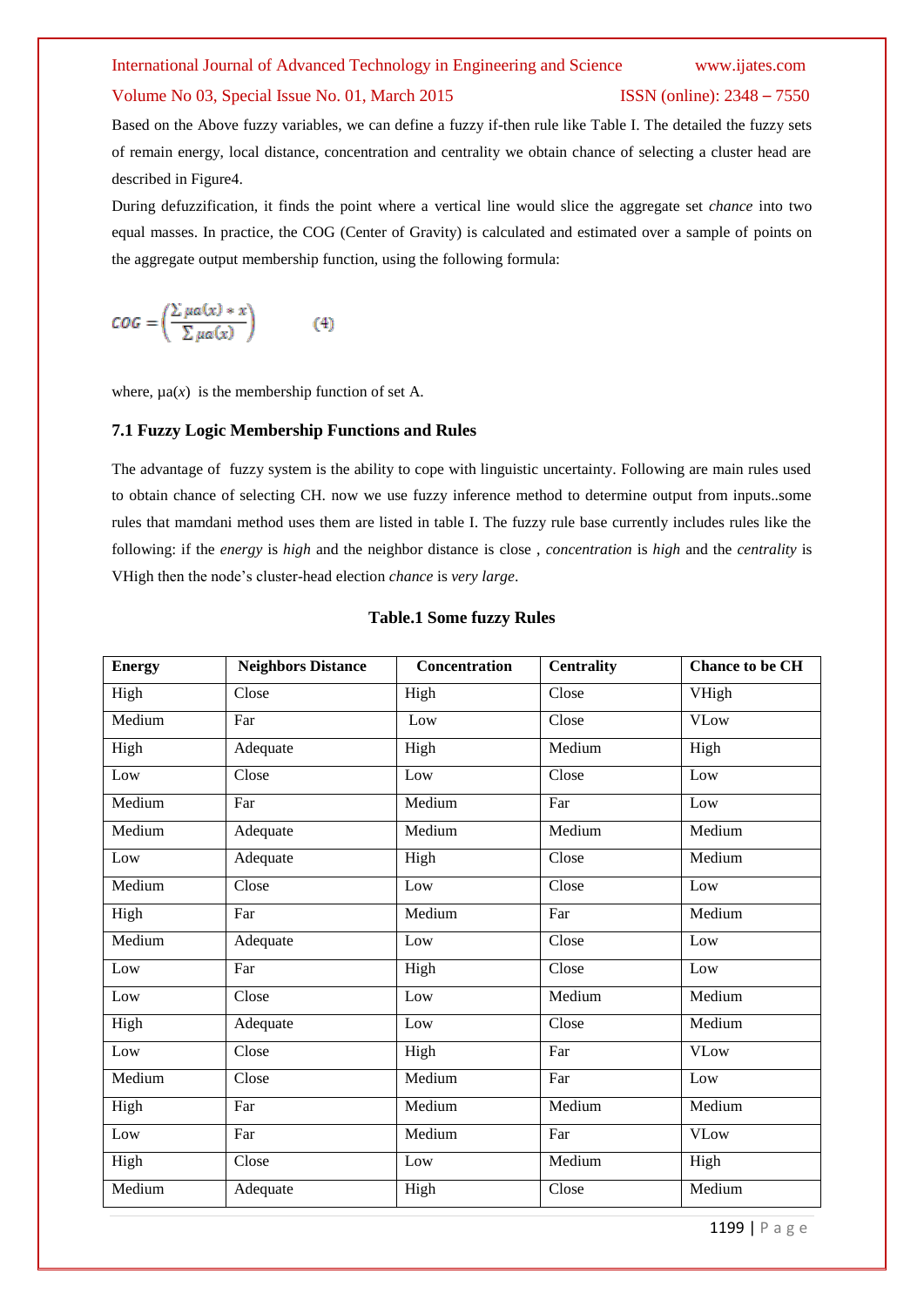With the help of above rule we draw following graph



### **(a) concentration and energy remaining (b) centrality and energy remaining**



#### **Fig 4 Comparison of the Surfaces**

#### **VIII. SIMULATION RESULTS**

We use of Matlab [11] for simulations of our network. This simulation shows that energy remaining in cluster node. Also shows difference between proposed method and LEACH and other fuzzy system in energy consumption. Consider that the proposed method consumes less energy than other method and thus the network lifetime increased. It is clear from fig 5 that our proposed method does work well as compare to other method. To compare with LEACH and proposed method, the networks that have an area of 100\*100 (which varies in each run )and with fuzzy logic we selected proper cluster head . The coordinate of the BS is (10,50) and the energy parameters are shown in fig 5.



**Fig,5 The Comparison of alive nodes given the same initial energy**

### **IX. CONCLUSION**

Our aim of doing this research is to achieve an Optimal energy efficiency, approach for clustering in WSN. the energy is the major factor in designing the WSNs. LEACH is the representative one. LEACH uses the probability model to distribute the concentrated energy consumption of the cluster heads. However, it only